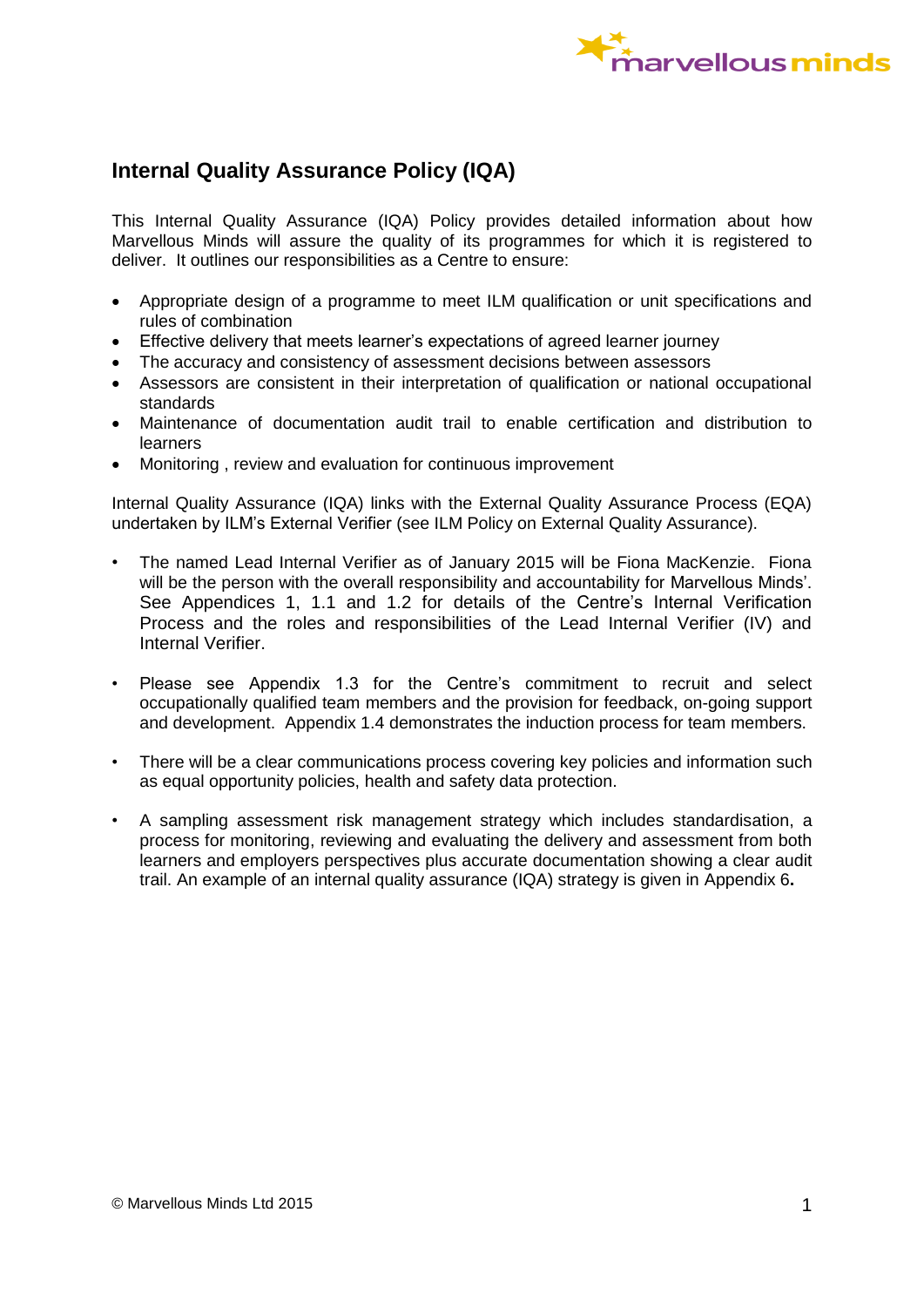

# **Section 2 - Appoint Occupationally Competent Deliverers / Assessors/ Internal Quality Assurance (IQA) Personnel**

There are a minimum of two personnel operating in an approved centre fulfilling the roles of deliverer and assessor or internal quality assurer per learner.

### **Role of Assessors (see Appendix 1)**

The role of the assessor is to decide whether a learner has demonstrated competence and capability. This is achieved by judging the learners assignment or evidence against all the learning outcomes and assessment criteria. The assessor must provide support and guidance concerning sufficiency of evidence and provide summative written feedback

The Internal Quality Assurance (IQA) person (s) must have the authority to implement the Internal Quality Assurance (IQA) policy and strategy and report to senior personnel within your organisation to lead to continuous development. The Internal Quality Assurance (IQA) personnel's role is key and has many responsibilities. Ideally, the person must be employed within the Centre so they can implement their various responsibilities fully.

### **Role of the Deliverers/tutors (see Appendix 2)**

The role of the deliverer/tutor is to ensure that the programme design is fit for purpose and that indicative content of a unit is delivered ensuring the learner can meet all unit learning outcomes and assessment criteria. The role of the deliverer/tutor is to engage, motivate and provide key information to learners such as the assessment schedule, assessment and mark sheet and sufficiency descriptors. They will provide formative feedback on assessments. The deliverer/tutor sometimes is required to perform the role of the Assessor. Should this be the case, the roles and requirements of the assessor are also required to be met.

### **Role of the Internal Verifier (see Appendix 3)**

The role of the Internal Verifier is to **monitor and evaluate** how assessors carry out their work in practice in order to highlight problems with individual assessment and the system in general.

### **Role of the Programme Director (Appendix 4)**

The Programme Director (PD) is an associate or approved sub-contractor engaged by the Centre, and is responsible for the management, co-ordination and financial aspects of the programme to its clients.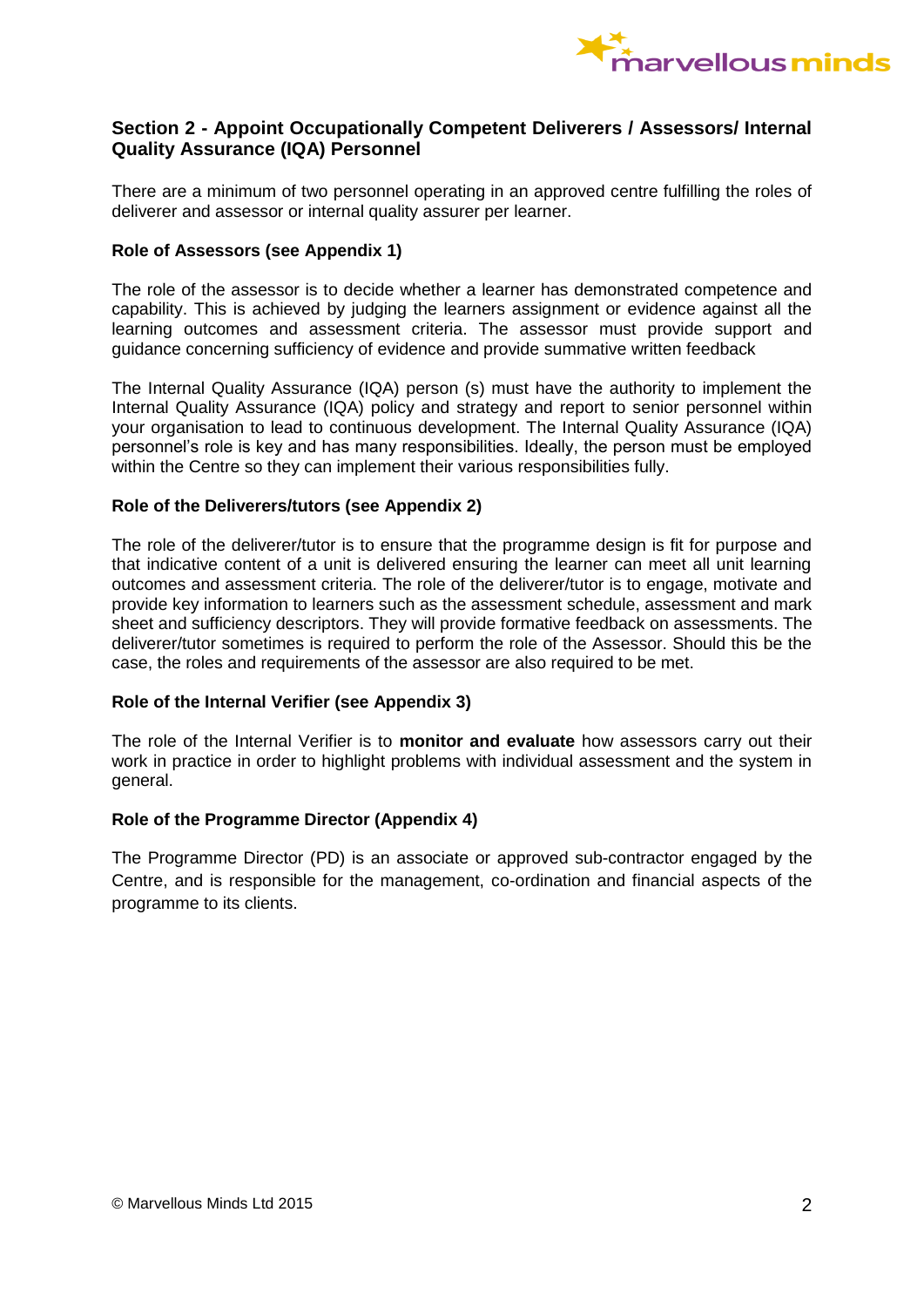

# **Section 3 - Internal Quality Assurance (IQA) Sampling Strategy**

The sampling strategy is as follows:

- Sampling is representative of all activities, is based on the CAMERA rationale, takes account of The Awarding Organisation qualification tariff percentages and provides evidence of both interim and summative sampling.
- The sampling will be planned, however, will be flexible to take account of changes in risk. The Centre's Sampling Plan is included as a separate document (Appendix 7).
- The sampling plan will be provided to the external verifier upon request.

### **CAMERA**

**C** candidates or learners – sampling must cover ethnicity, gender, employed full or part time and special arrangements, all referrals.

**A** assessors – sampling will cover all assessors taking into account a higher risk of new assessors or feedback from External Verifier (EV) reports, across all assessment sites, occupational and qualification, experience, evidence of countersigning of unqualified Scottish/National Vocational Qualification (S/NVQ) Assessors.

**M** Methods of assessment- sampling will cover all Vocationally Related Qualifications (VRQ's) and National Vocational Qualification (NVQ) units assessments, a higher percentage if the method of assessment has been adjusted in terms of agreed flexible assessment method, questioning, observation, product evidence or evidence of Recognition of Prior Learning (RPL).

**E** Evidence types- written confirmation that Vocationally Related Qualification (VRQ) assignments and Scottish/National Vocational Qualification (S/NVQ) evidence is valid, authentic, current, sufficient, plus a focus on any special requirements and identified problem units.

**R** Records – all documents relating to assessments and assessor feedback to learners.

**A** Assessment locations- across different assessment locations, main centre location and satellite centres

- Interim sampling will be built into the plan and will occur at both the early and middle stages of the assessment process. This enables the Centrel to check formative assessment and identify consistency or issues at an early stage for corrective action. Summative sampling will occur at the end of the qualification assessment
- The percentage of sampling will follow the Awarding Body rules.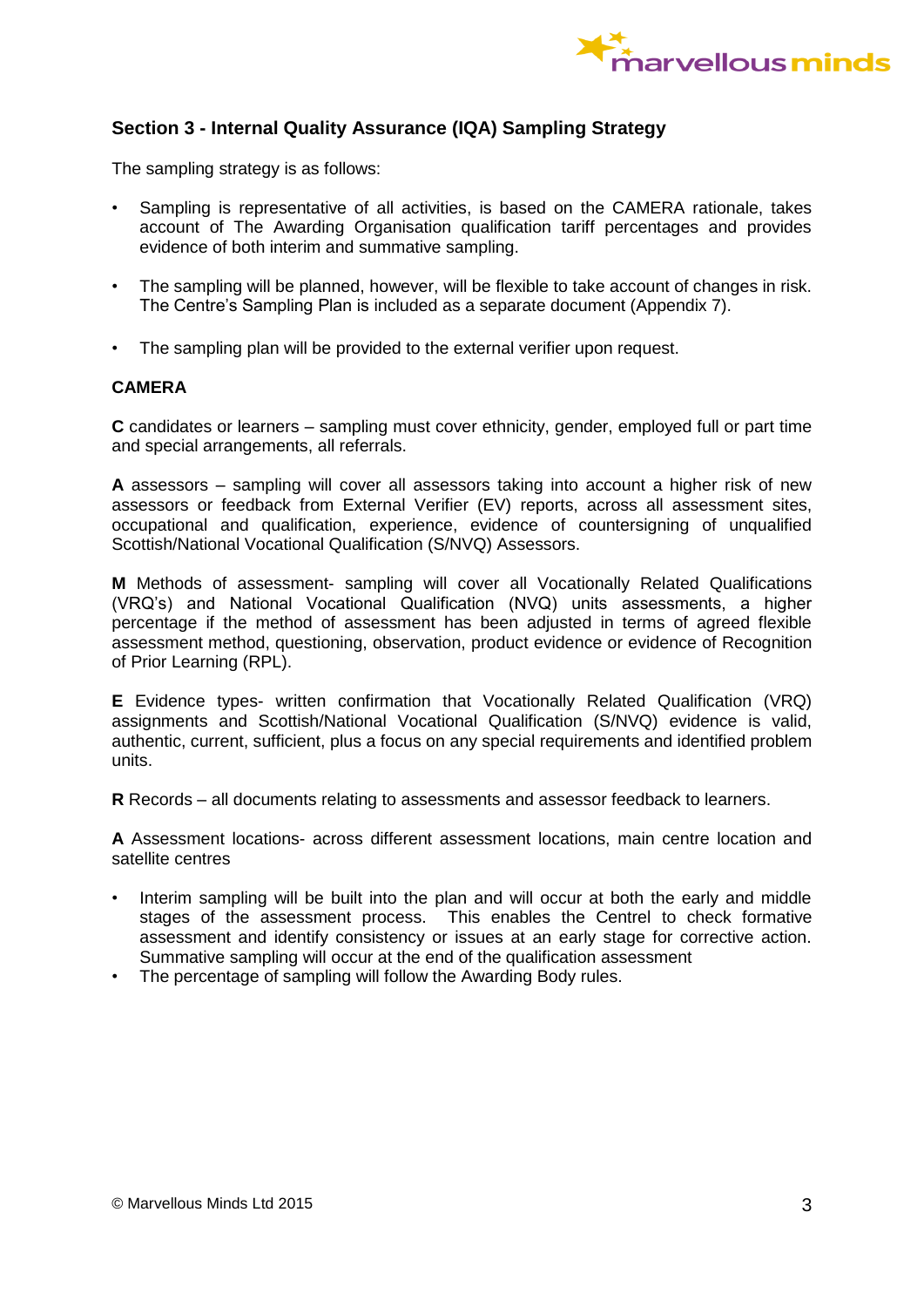

# **Section 4 - Standardisation**

Standardisation meetings must be planned and occur at regular intervals in line with your internal quality assurance (IQA) strategy. There must be evidence of these meetings through minutes and your External Verifier (EV) will ask to view these and actions required. The internal quality assurance (IQA) personnel must ensure all assessors attend including

associates and that an agenda is set which covers standardisation of judgements, external quality assurance (EQA) reports and assessor feedback plus other pertinent issues such as ILM qualification updates

### **Sample Standardisation Agenda**

IQA meetings will be held for all IQA staff and agenda may include the following items:

- Standardisation of practice
- Updating interpretation of the standards (Qualification specifications/NOS)
- Discussing standardisation of judgments especially problem units
- Reviewing any marginal evidence or marks (borderline or fails) that may give cause for concern and appeals
- Reviewing the consistency of sampling
- **Identify Training needs**
- Discussing opportunities for staff development and associated workshops
- Progression and sharing good practice
- Monitoring and Equal Opportunity and Diversity
- Sector updates
- Awarding organisation updates
- Qualification IQA updates
- EQA External verifier reports and ILM updates
- Coaching and mentoring new IQA staff or those progressing to be IQA personnel
- Updating CPD Consider
- RPL provision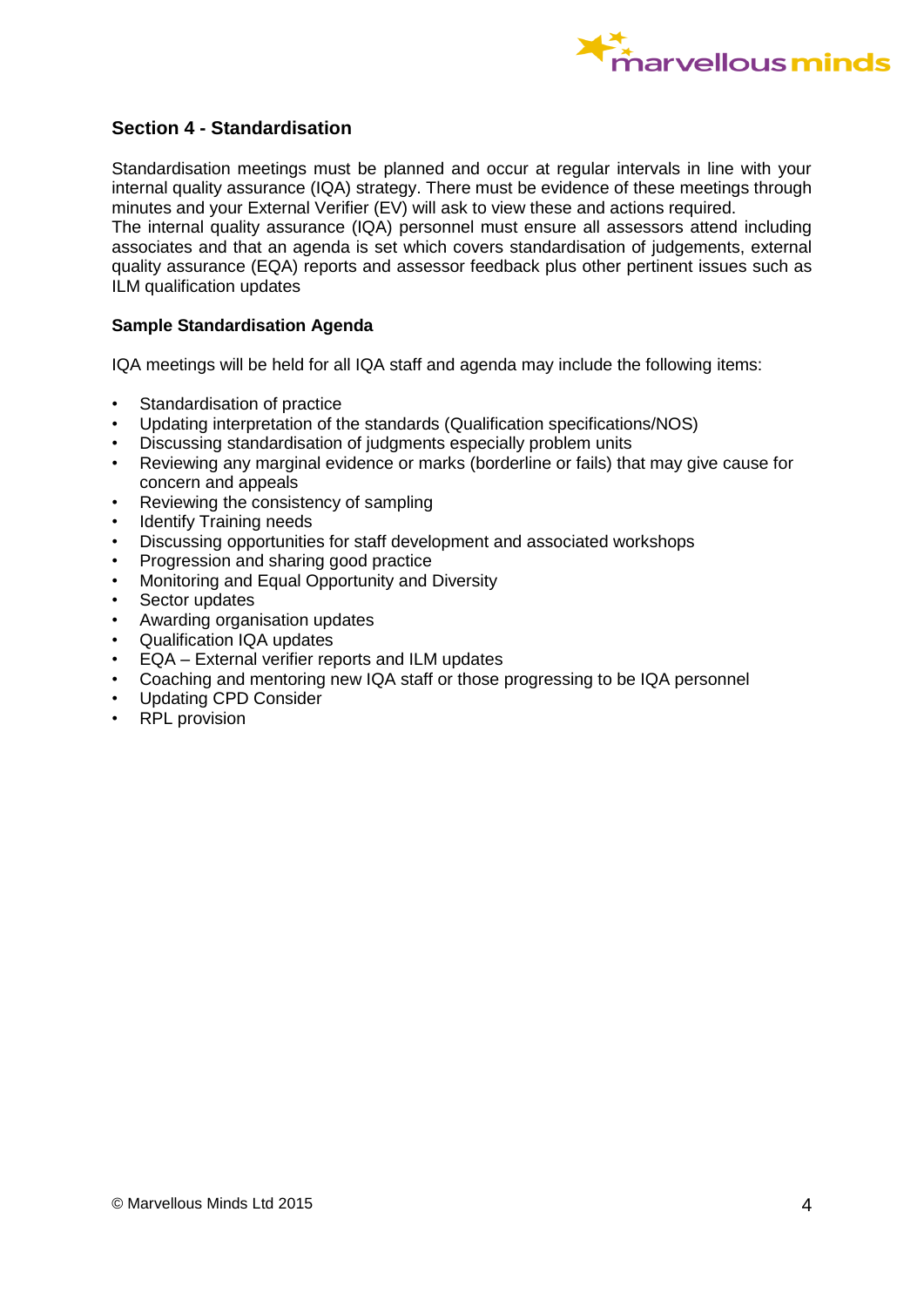

### **Section 5 - Appointment of a qualified occupationally competent team, ongoing feedback and team development**

The Centre will ensure it appoints occupationally competent and qualified staff. Marvellous Minds commit to:

- Retaining and updating on an annual basis the team member's CV plus Continuous Professional Development records. This information will be stored electronically. Appropriate information will be provided to the EV upon request.
- Compiling and maintaining a staff list of the delivery, assessment and internal quality assurance (IQA) against each qualification. ILM will be updated of changes, removal of staff and addition of staff by using the Walled Garden.
- All new team members will receive an induction to cover centre policies on assessment policies, internal appeals, Health and Safety (H&S), equality and diversity, special requirements.
- All team members will be provided with feedback on the consistency of assessment judgements and / or delivery observations. The internal quality assurance person must also use learner, employer feedback plus External Verifier reports as a basis for feedback